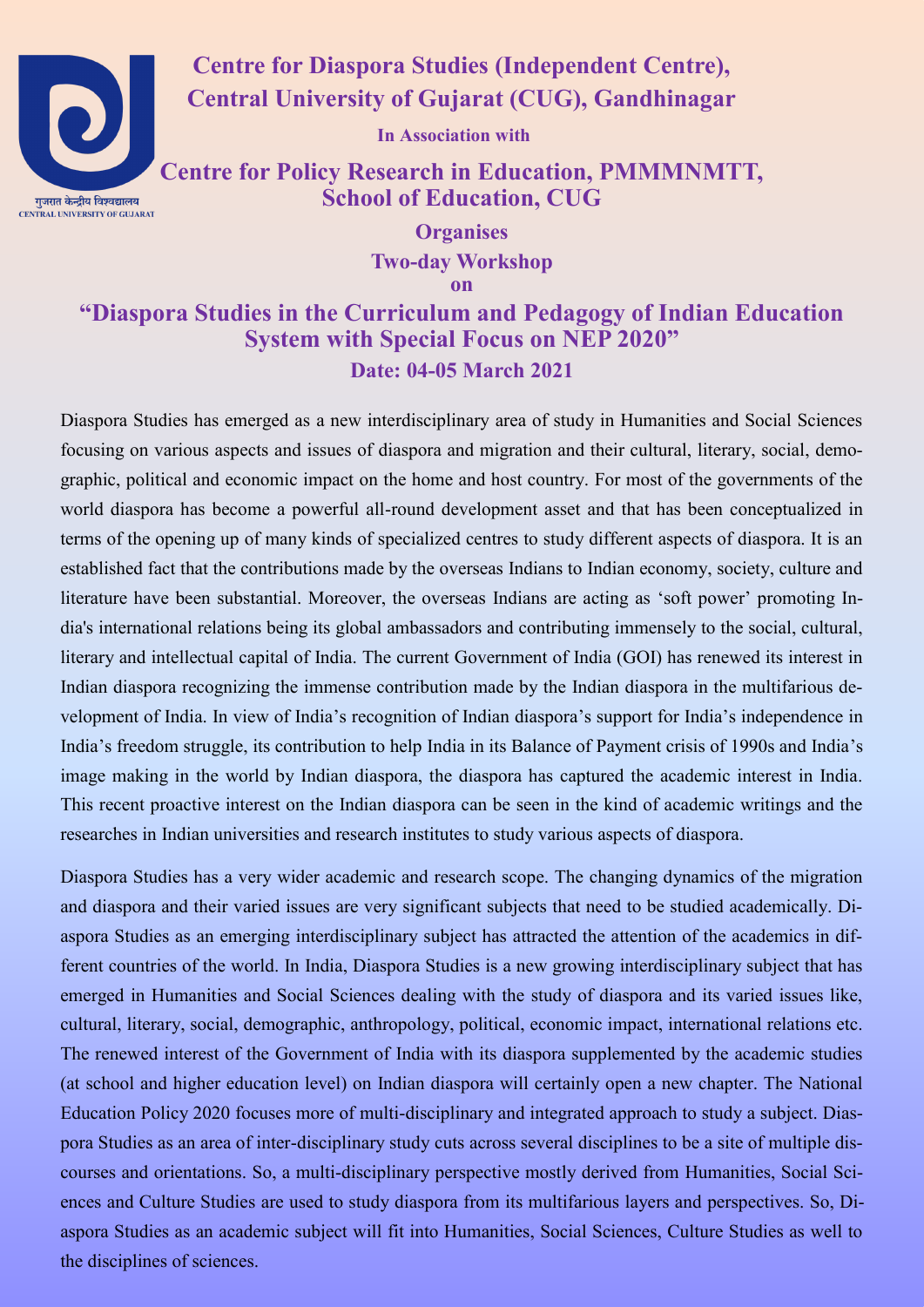So, it is pertinent to introduce Diaspora Studies in the Curriculum and Pedagogy of Indian Education System both at the school and higher education level. The proposed Workshop will provide an academic platform to scholars of diaspora studies to discuss different dimensions of Diaspora Studies in the Curriculum and Pedagogy of Indian Education System keeping in view the NEP 2020.

The Workshop will be held in physical mode and total number of participants will be about 40-50. The participant would be a regular faculty member in any university/college/ institution of higher education and should have a grounding on diaspora studies. The participants will be selected from various disciplines of Social Sciences, Humanities and Sciences. The selection of participants will be made by the selection committee formed in this regard. The Workshop will be held in the premises of the Sector – 29 campus of CUG.

## **Outcome of the Workshop:**

The Workshop will provide an academic platform to academicians and educationists from various disciplines having grounding on diaspora studies to discuss various methods of introducing 'Diaspora Studies' at various levels including, school, college and higher education keeping in view the mandate of the NEP 2020. The Workshop will prepare a detailed report on the basis of various suggestions and policy recommendations of the resource persons and participants for the benefit of different stakeholders including PMMMNMTT, CUG. The proceedings of the Workshop will be published in a report/book form by an international/ national publisher depending upon the availability of fund.

# **Major Sub-themes of the Workshop:**

- Diaspora Studies in Academic Discourse: A Global Outlook
- Pedagogy of Diaspora Studies
- Diaspora Studies in India: Potential and Challenges
- Diaspora Studies in view of National Education Policy 2020
- Diaspora Studies in School Curriculum
- Diaspora Studies in Curriculum of Higher Education
- Diaspora Studies and Interdisciplinarity
- Diaspora Studies and Social Sciences
- Diaspora Studies and Humanities
- Diaspora Studies and Sciences
- Diaspora Studies: Globalisation, Transnationalism and International Relations